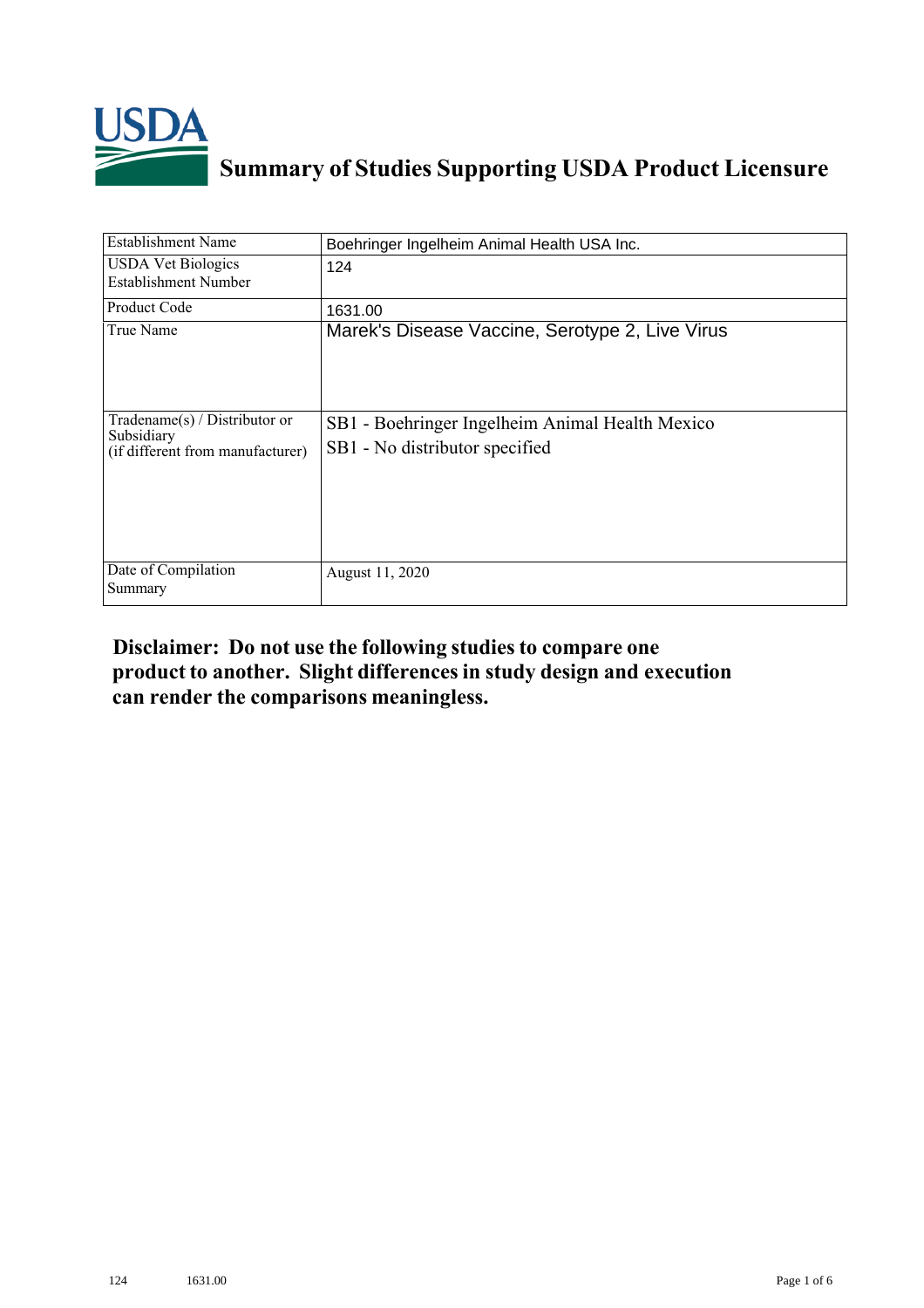| <b>Study Type</b>              | Efficacy                                                                                                                                                                                                                                                                                                                    |
|--------------------------------|-----------------------------------------------------------------------------------------------------------------------------------------------------------------------------------------------------------------------------------------------------------------------------------------------------------------------------|
| <b>Pertaining to</b>           | Marek's Disease Virus                                                                                                                                                                                                                                                                                                       |
| <b>Study Purpose</b>           | Efficacy against Marek's Disease                                                                                                                                                                                                                                                                                            |
| <b>Product Administration</b>  | In ovo at 18-19 days of embryonation                                                                                                                                                                                                                                                                                        |
| <b>Study Animals</b>           | Chickens                                                                                                                                                                                                                                                                                                                    |
| <b>Challenge Description</b>   | Marek's Disease Virus RB1B                                                                                                                                                                                                                                                                                                  |
| <b>Interval observed after</b> |                                                                                                                                                                                                                                                                                                                             |
| challenge                      |                                                                                                                                                                                                                                                                                                                             |
| <b>Results</b>                 | Study data were evaluated by USDA-APHIS prior to product<br>licensure and met regulatory standards for acceptance at the time of<br>submission. No data are published because this study was submitted<br>to USDA-APHIS prior to January 1, 2007, and APHIS only requires<br>publication of data submitted after that date. |
| <b>USDA Approval Date</b>      | February 15, 2002                                                                                                                                                                                                                                                                                                           |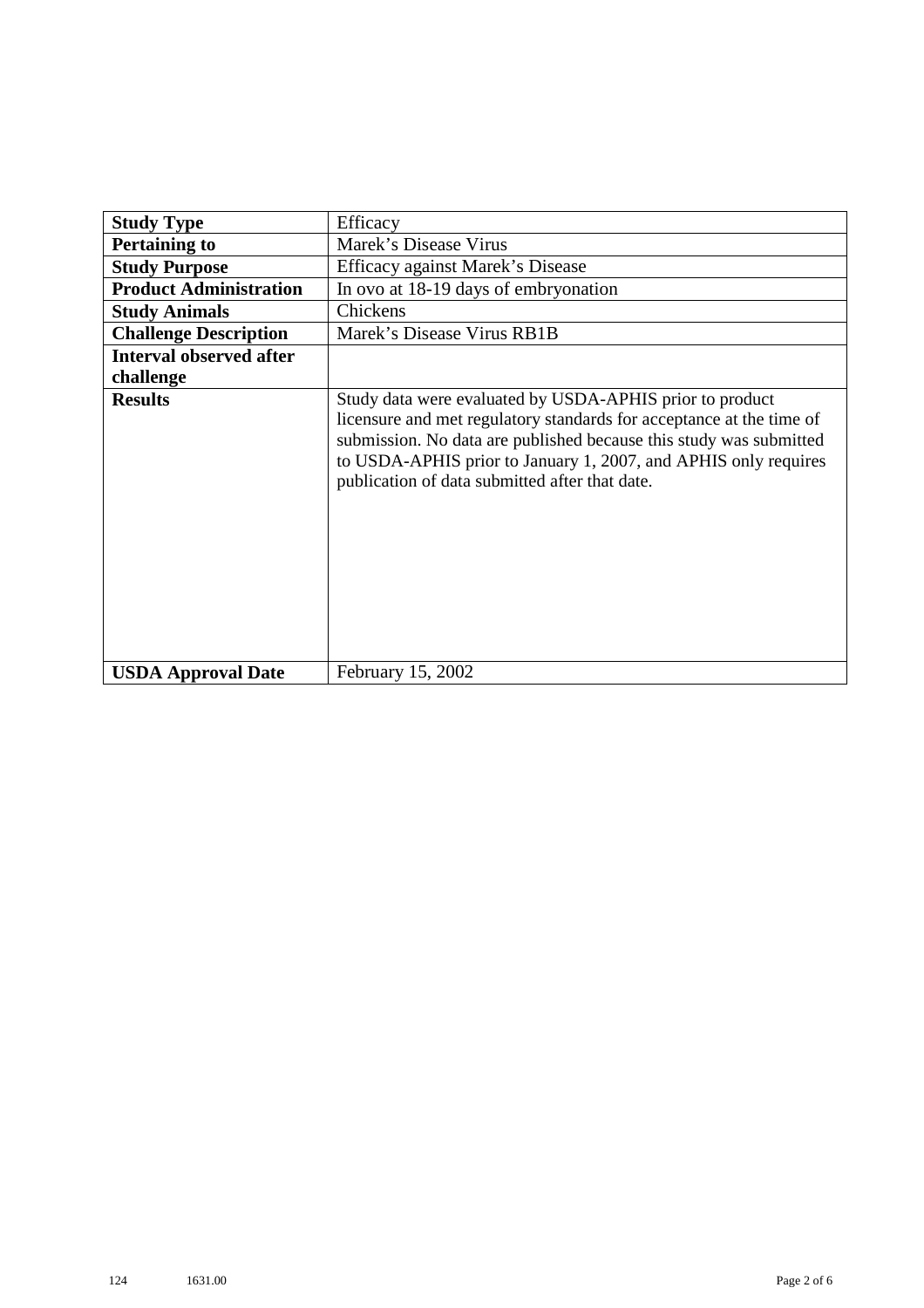| <b>Study Type</b>              | Efficacy                                                                                                                                                                                                                                                                                                                    |
|--------------------------------|-----------------------------------------------------------------------------------------------------------------------------------------------------------------------------------------------------------------------------------------------------------------------------------------------------------------------------|
| <b>Pertaining to</b>           | Marek's Disease Virus                                                                                                                                                                                                                                                                                                       |
| <b>Study Purpose</b>           | Efficacy against Marek's Disease                                                                                                                                                                                                                                                                                            |
| <b>Product Administration</b>  | Subcutaneous at day-of-age                                                                                                                                                                                                                                                                                                  |
| <b>Study Animals</b>           | Chickens                                                                                                                                                                                                                                                                                                                    |
| <b>Challenge Description</b>   | Marek's Disease Virus RB1B                                                                                                                                                                                                                                                                                                  |
| <b>Interval observed after</b> |                                                                                                                                                                                                                                                                                                                             |
| challenge                      |                                                                                                                                                                                                                                                                                                                             |
| <b>Results</b>                 | Study data were evaluated by USDA-APHIS prior to product<br>licensure and met regulatory standards for acceptance at the time of<br>submission. No data are published because this study was submitted<br>to USDA-APHIS prior to January 1, 2007, and APHIS only<br>requires publication of data submitted after that date. |
| <b>USDA Approval Date</b>      | January 26, 1990                                                                                                                                                                                                                                                                                                            |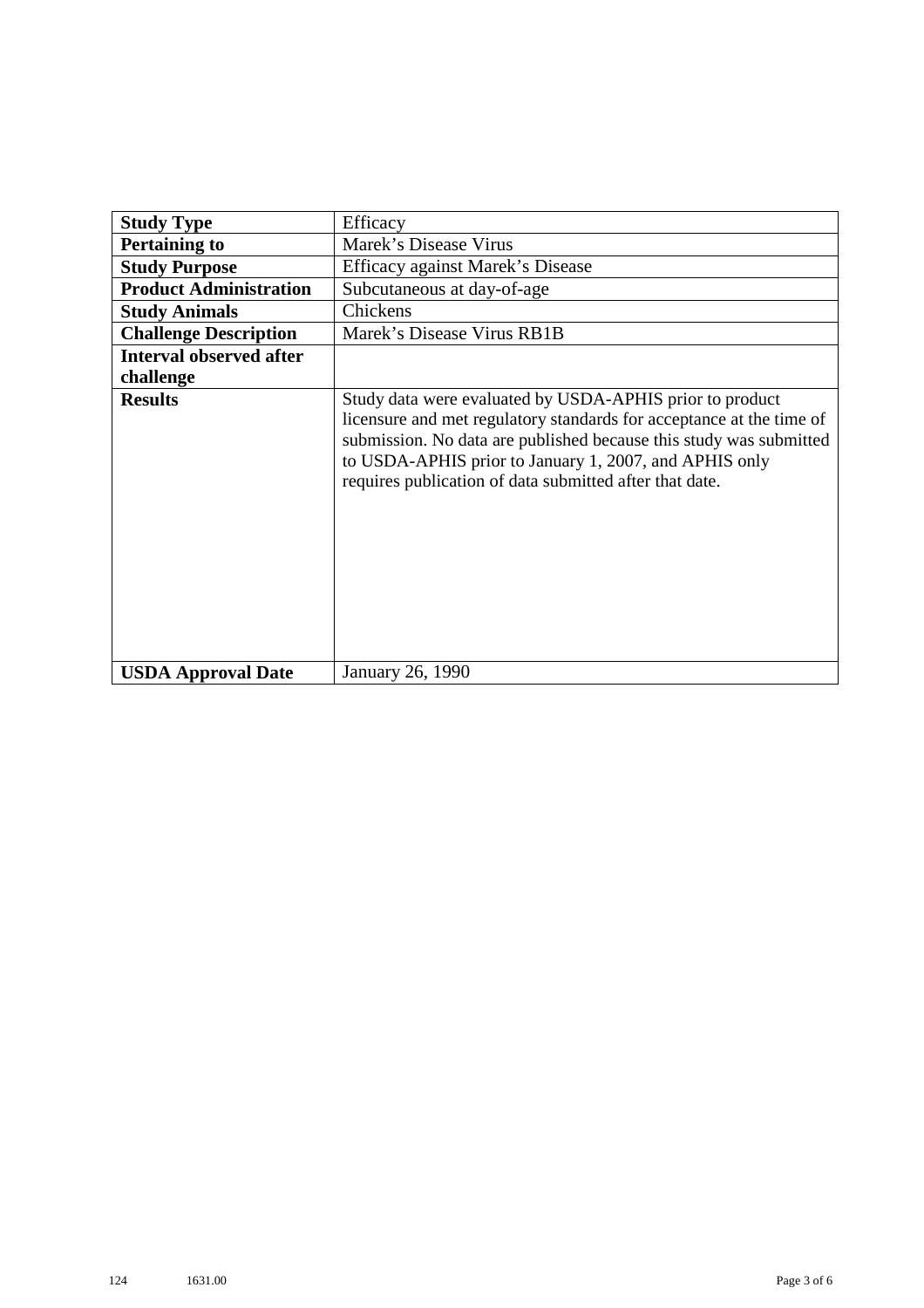| <b>Study Type</b>              | Efficacy                                                                                                                                                                                                                                                                                                                    |
|--------------------------------|-----------------------------------------------------------------------------------------------------------------------------------------------------------------------------------------------------------------------------------------------------------------------------------------------------------------------------|
| <b>Pertaining to</b>           | Marek's Disease                                                                                                                                                                                                                                                                                                             |
| <b>Study Purpose</b>           | Efficacy against Marek's disease                                                                                                                                                                                                                                                                                            |
| <b>Product Administration</b>  | Subcutaneously (SQ)                                                                                                                                                                                                                                                                                                         |
| <b>Study Animals</b>           | Chickens                                                                                                                                                                                                                                                                                                                    |
| <b>Challenge Description</b>   |                                                                                                                                                                                                                                                                                                                             |
| <b>Interval observed after</b> |                                                                                                                                                                                                                                                                                                                             |
| challenge                      |                                                                                                                                                                                                                                                                                                                             |
| <b>Results</b>                 | Study data were evaluated by USDA-APHIS prior to product<br>licensure and met regulatory standards for acceptance at the time of<br>submission. No data are published because this study was submitted<br>to USDA-APHIS prior to January 1, 2007, and APHIS only requires<br>publication of data submitted after that date. |
| <b>USDA Approval Date</b>      | March 14, 1985                                                                                                                                                                                                                                                                                                              |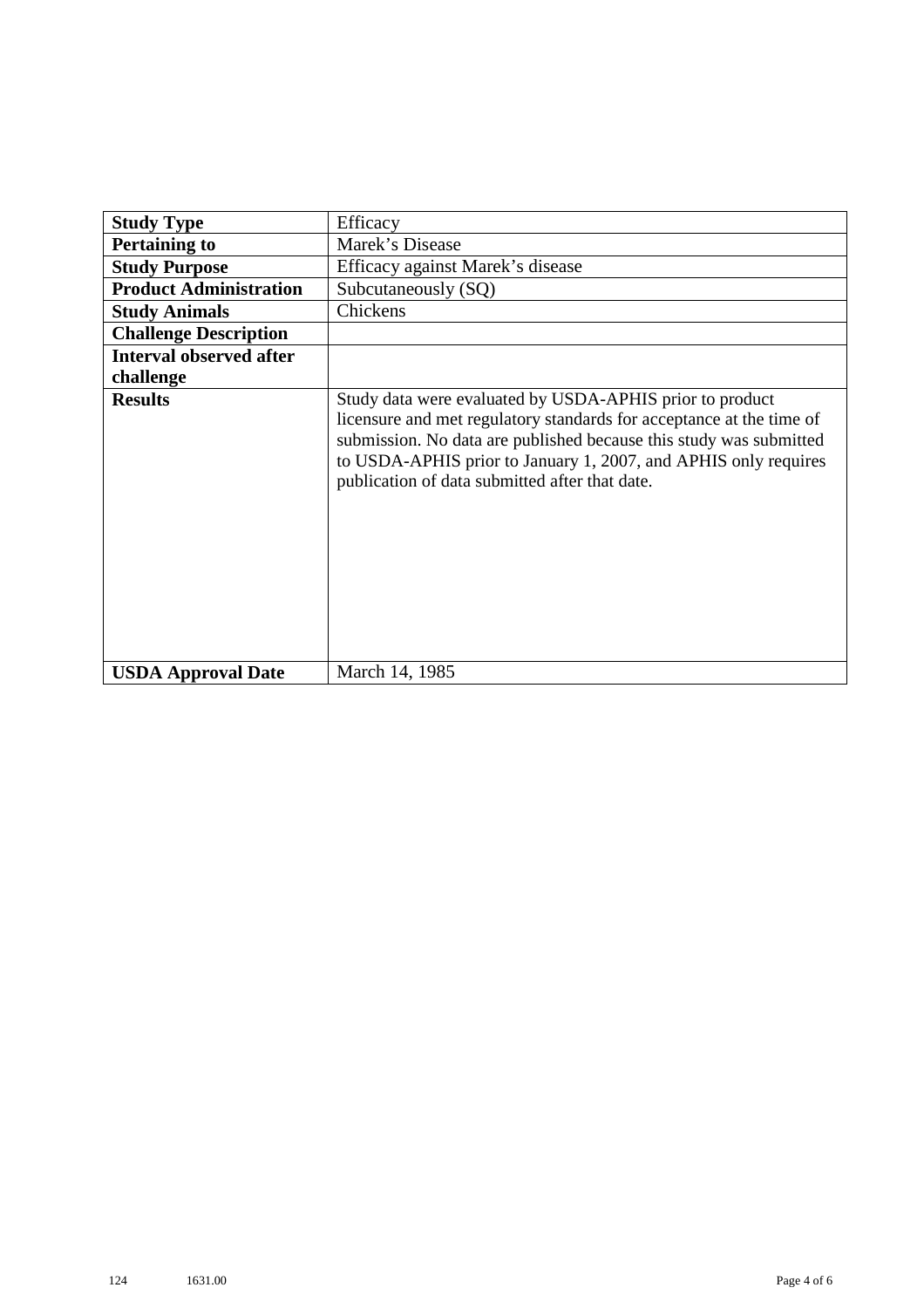| <b>Study Type</b>              | Safety                                                                                                                                                                                                                                                                                                                      |
|--------------------------------|-----------------------------------------------------------------------------------------------------------------------------------------------------------------------------------------------------------------------------------------------------------------------------------------------------------------------------|
| <b>Pertaining to</b>           | ALL                                                                                                                                                                                                                                                                                                                         |
| <b>Study Purpose</b>           | To evaluate safety under field conditions after subcutaneous                                                                                                                                                                                                                                                                |
|                                | administration to one-day-old chickens                                                                                                                                                                                                                                                                                      |
| <b>Product Administration</b>  |                                                                                                                                                                                                                                                                                                                             |
| <b>Study Animals</b>           |                                                                                                                                                                                                                                                                                                                             |
| <b>Challenge Description</b>   |                                                                                                                                                                                                                                                                                                                             |
| <b>Interval observed after</b> |                                                                                                                                                                                                                                                                                                                             |
| challenge                      |                                                                                                                                                                                                                                                                                                                             |
| <b>Results</b>                 | Study data were evaluated by USDA-APHIS prior to product<br>licensure and met regulatory standards for acceptance at the time of<br>submission. No data are published because this study was submitted<br>to USDA-APHIS prior to January 1, 2007, and APHIS only<br>requires publication of data submitted after that date. |
| <b>USDA Approval Date</b>      | April 9, 1985                                                                                                                                                                                                                                                                                                               |